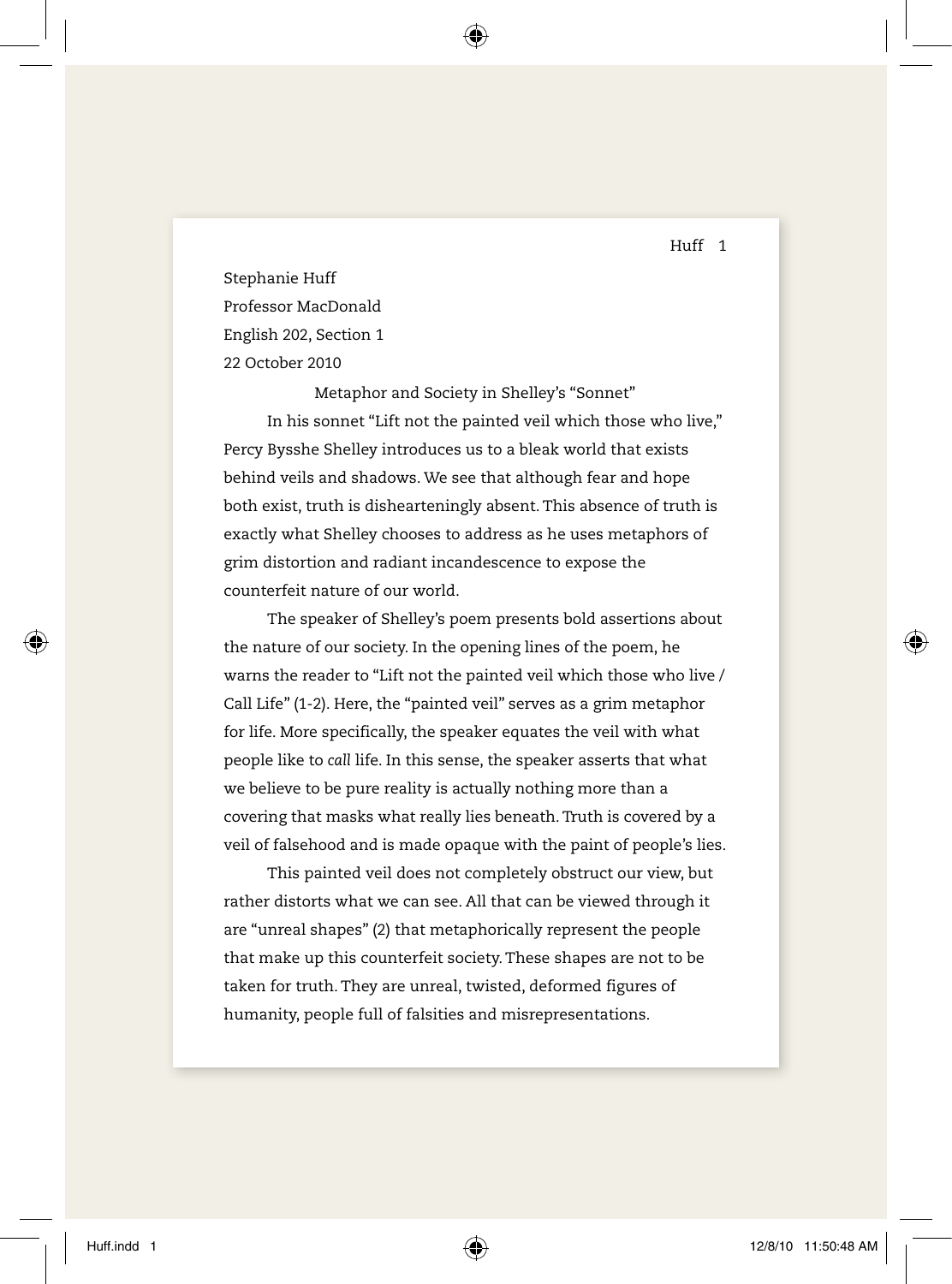Huff 2

Most people, however, do not realize that the shapes and images seen through the veil are distorted because all they know of life is the veil—this life we see as reality only "mimic[s] all we would believe" (3), using "colours idly spread" (4) to create pictures that bear little resemblance to that which they claim to portray. All pure truths are covered up and painted over until they are mere mockeries. The lies that cloak the truth are not even carefully constructed, but are created idly, with little attention to detail. The paint is not applied carefully, but merely spread across the top. This idea of spreading brings to mind images of paint slopped on so heavily that the truth beneath becomes nearly impossible to find. Even the metaphor of color suggests only superficial beauty—"idly spread" (4)—rather than any sort of pure beauty that could penetrate the surface of appearances.

What really lies behind this facade are fear and hope, both of which "weave / Their shadows, o'er the chasm, sightless and drear" (5-6). These two realities are never truly seen or experienced, though. They exist only as shadows. Just as shadows appear only at certain times of day, cast only sham images of what they reflect, and are paid little attention, so too do these emotions of hope and fear appear only as brief, ignored imitations of themselves when they enter the artificiality of this chasmlike world. Peering into a chasm, one cannot hope to make out what lies at the bottom. At best one could perhaps make out shadows and even that cannot be done with any certainty as to true appearance. The world is so large, so caught up in itself and its counterfeit ways, that it can no longer see even the simple truths of hope and fear. Individuals and